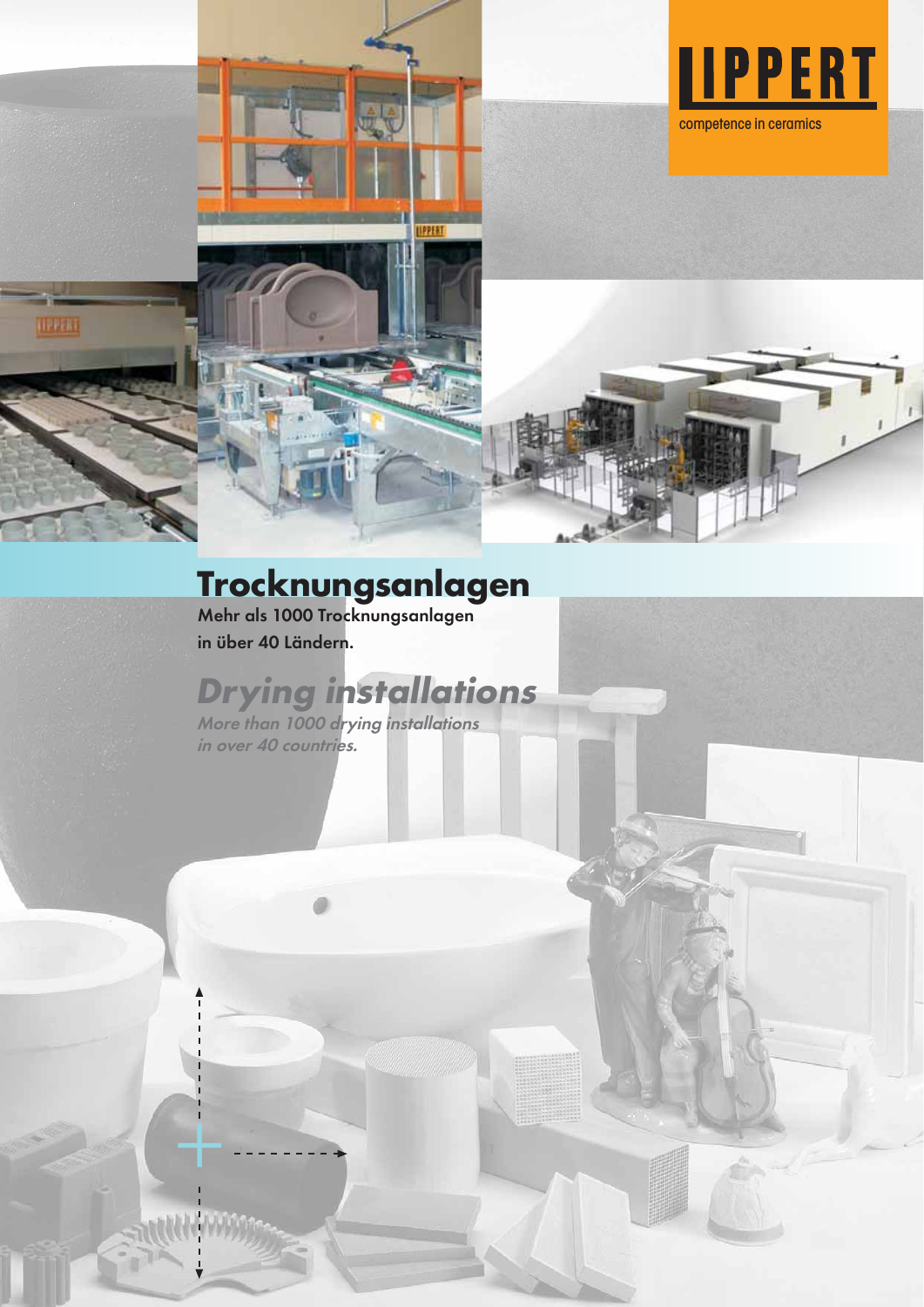# Der Trockner-Spezialist In jeder Hinsicht überzeugend

The drying specialist Convincing in every respect



#### Bildunterschriften

- Eco-Kern-Gipsformen-Hochleistungstrockner. Beheizung auch durch Ofenabwärme bis 100 %. Trockenzeiten von weniger als 24 Stunden bei Sanitär-Gipsformen von 300 kg möglich.
- 2 Klimatrockenschrank "Premium" für allerhöchste Ansprüche an die Trocknung. Mit Luftgeschwindigkeitsregelung und Klimatrocknung.
- 3 Universal-Weißtrockner für Hohl und Flachware mit automatischem Plattenumlauf. Platzsparend unter der Decke angeordnet.
- 4 Schaukeltrockner mit horizontaler Belüftung und Luftwendesteuerung.
- 5 Rundtisch-Lederharttrockner für empfindliche Hohlware. Einsatz bevorzugt bei geringen Stückzahlen.

Führende Technologie und mehr als 50 Jahre Erfahrung sind die Basis für den einzigartigen Erfolg von LIPPERT auf dem Gebiet der Trocknung in der keramischen Industrie. Ob Porzellan, Keramik, Feuerfestmaterial oder "neue Werkstoffe", vom großvolumigen Sanitärartikel über Geschirr, Blumentöpfe, Ofenkacheln, Figuren bis hin zu empfindlichsten Katalysatoren - LIPPERT hat das Know-how.

LIPPERT arbeitet seit Jahrzehnten intensiv und erfolgreich an Verbesserungen der Trocknungstechnologie. Mehrere modernste mobile Versuchstrockner sind permanent bei marktführenden Unternehmen der keramischen Industrie im Einsatz.

Auf dem Gebiet der Steuerung hat LIPPERT durch anwendungsspezifische Software mit Grafik und Betriebsdatenerfassung Maßstäbe gesetzt. Das Ergebnis sind extrem kurze Trockenzeiten, eine hervorragende Energiebilanz und höchste Flexibilität der LIPPERT-Trockner.

LIPPERT verbindet die anerkannte Kompetenz in der keramischen Industrie mit zusätzlichen Vorteilen. So sorgt das Know-how aus dem Automatisierungsbereich dafür, dass einzelne Trockner optimal in den Produktionsablauf integriert werden können. Das Ganze zu sehen und es im Detail zum Nutzen des Kunden umzusetzen: Diesen Anspruch stellen wir an uns selbst. Die Resultate spiegeln sich in der Zufriedenheit der LIPPERT-Kunden aus aller Welt wider.

- Sie erhalten von der Planung bis zum Systemstart alles aus einer Hand.
- Über 200 Mitarbeiter bringen ihr Fachwissen, Engagement und weitreichende Branchenerfahrung ein.
- Die Welt der Trocknung dreht sich um LIPPERT: mit über 1000 Anlagen in über 40 Ländern!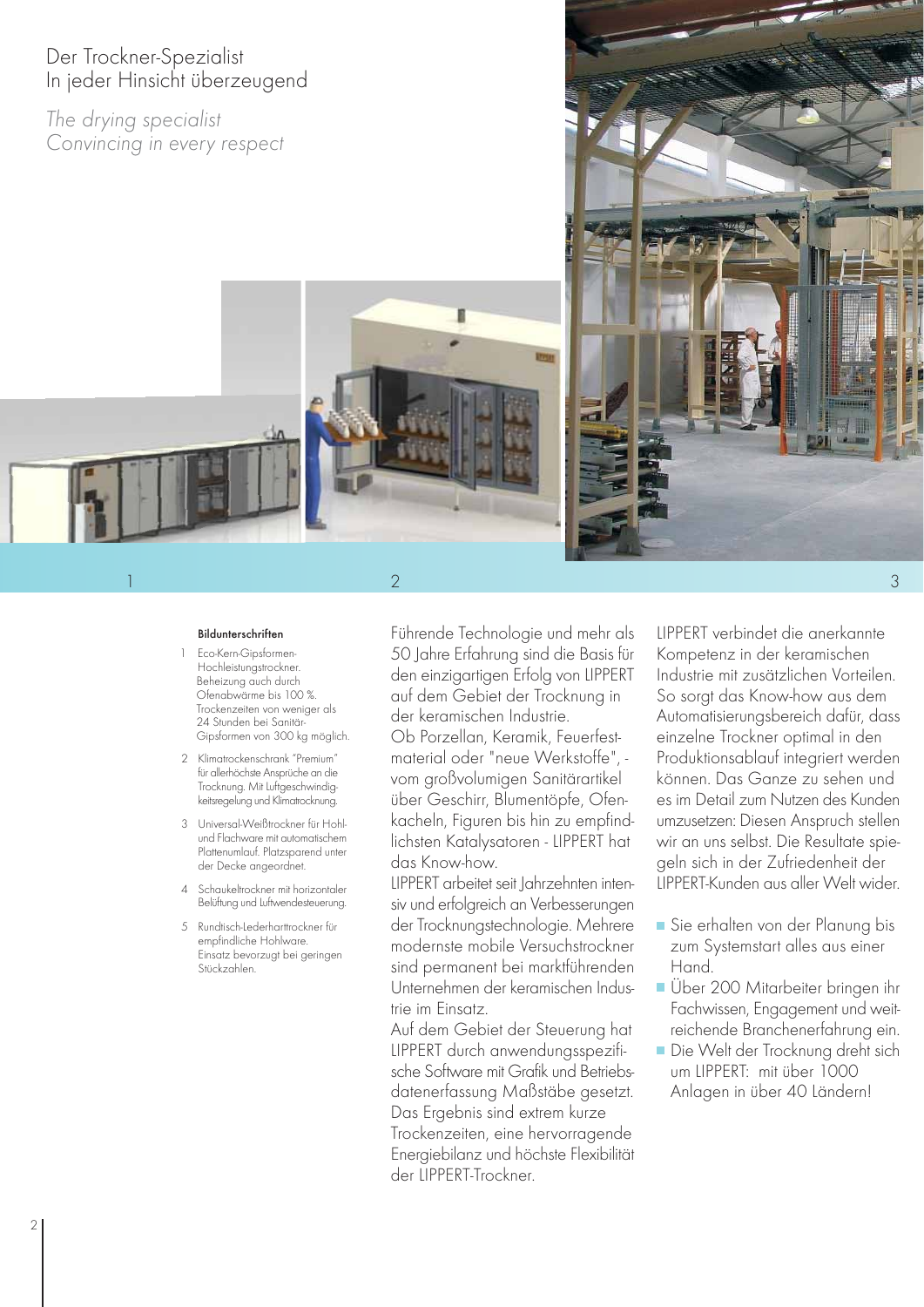



Leading technology and more than 50 years experience form the basis of LIPPERT's unique success in the drying field in the ceramic industry. Whether porcelain, ceramic, refractory material or "new working materials", - from large volume sanitary items, dishes, flower pots, oven tiles, figurines, to the most sensitive catalysors - LIPPERT has the know-how.

LIPPERT has been working successfully on improving drying technology for decades. A variety of modern mobile test dryers are always in use at marketleading firms in the ceramic industry. LIPPERT has set the standards in controlling technology through application-specific software with graphics and operational data systems.

The results are extremely short drying times, an excellent energy balance and the high flexibility of LIPPERT dryers.

LIPPERT offers a combination of credentialed competence in the ceramic industry and diverse additional customer benefits. For example, our know-how in the field of automation ensures that individual dryers can be optimally integrated into the overall production sequence. What we expect of ourselves is to get the whole picture and then implement every detail to the customer's best advantage. The results of that approach are mirrored by the satisfaction of LIPPERT customers all over the world.

- $\blacksquare$  From the planning stage to system startup, you get everything from a single source.
- More than 200 employees contribute their own personal expertise, dedication and in-depth branch-specific experience.
- **LIPPERT** is at the hub of the world of drying: with over 1000 installations in more than 40 different countries!

#### **Captions**

Eco-core plaster-mould highperformance dryer. Up to 100 % heating with exhaust heat from kiln. Drying times below 24 hours achievable for 300-kg plaster sanitary ware moulds.

 $4\overline{5}$ 

- 2 Climatic dryer, "Premium" model, for the most demanding of drying standards, with airspeed control and climatic drying function.
- 3 Universal white dryer for hollowware and flatware, with automatic pallet conveyor. Suspended overhead to save space.
- 4 Swing-tray dryer with horizontal venting and airflow turn-around contro
- 5 Rotary leather-hard dryer for sensitive hollowware. Preferable option for small lots.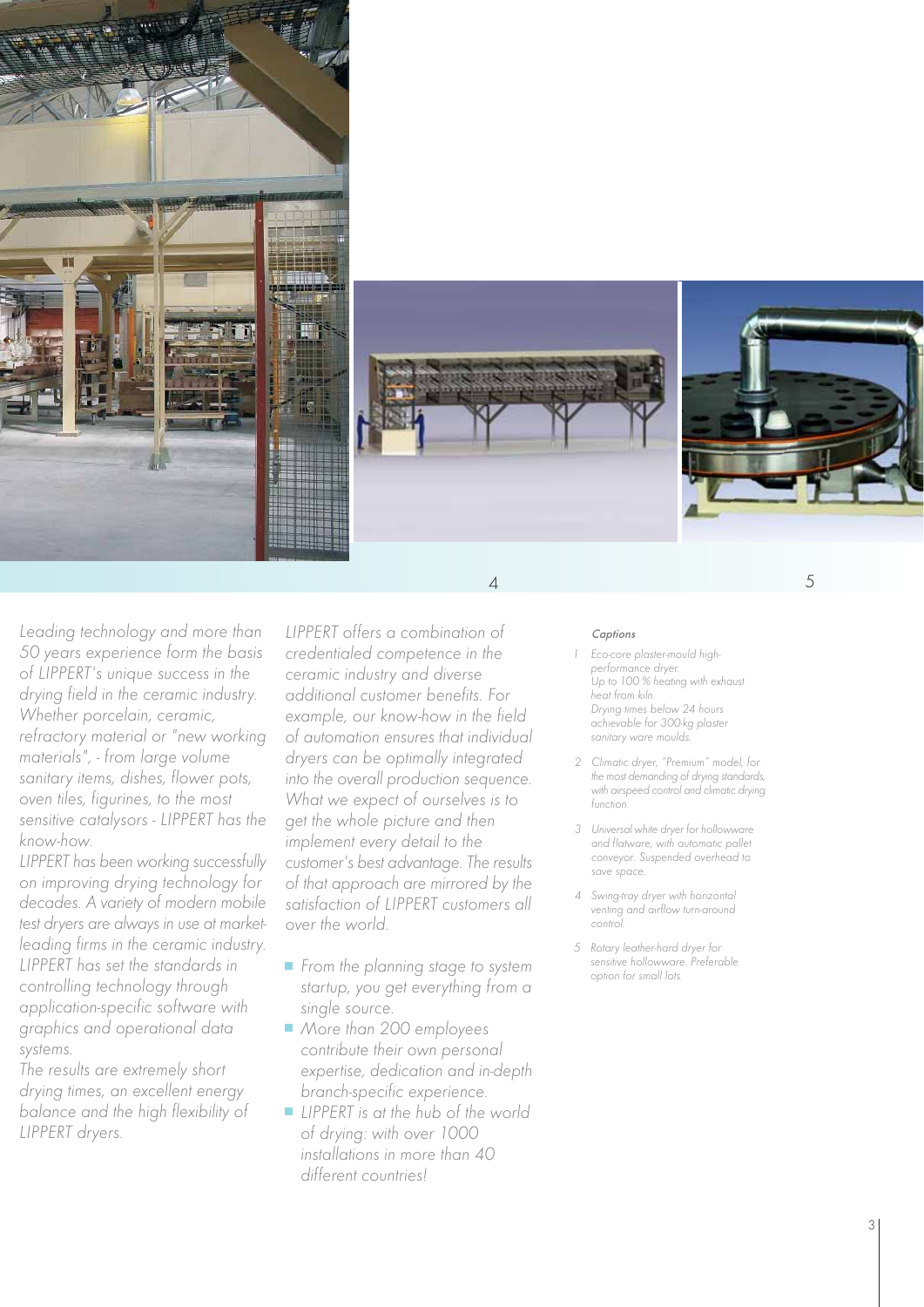# Maßgeschneiderte Systeme Integration in den Materialfluss

Custom designed systems Integration in material flow



#### **Bildunterschriften**

- 6 Großraum-Geschirrtrockner mit automatischer Be- und Entladung. Zwei voneinander getrennt arbeitende Kammern trocknen chargenweise die gesamte Produktion.
- 7 Leistungsfähig und produktiv: der Kassetten-Kompakttrockner mit vollautomatischer Be- und Entladung.
- 8 Kompakt, vielseitig und voll integrierbar: der Kassetten-Kompakttrockner. Effiziente Raumausnutzung, für unterschiedlichste Produkte einsetzbar.
- 9 Klimagesteuerte Dreifach-Trockenkammer für Sanitärteile mit automatischer Be- und Entladung (FTS-Transport)
- 10 Palettentrockner als Weißtrockner für Hohlware

LIPPERT realisiert individuelle Trocknungssysteme. Jede Trocknungsaufgabe wird analysiert, alle relevanten Faktoren wie Produkte, Leistungen, Produktionsablauf, Raumangebot usw. werden in die Überlegungen einbezogen. Auf dieser Basis konzipiert LIPPERT den individuell optimalen Trockner.

LIPPERT sieht den Trockner nicht als "isolierte Insel", sondern als integrierten Baustein im Produktionsprozess. Der Materialfluss spielt bei der Konzeption eine wesentliche Rolle: für die automatische Be- und Entladung, für die Verknüpfung mit vor- und nachgelagerten Produktionsschritten sowie für die Zwischenspeicherung. Beispielhaft für diesen Anspruch steht der Kassetten-Kompakttrockner. Mehrgeschossige Bauweise, vier Hochleistungs- und Belüftungszonen und effiziente Prozessraumbelegung ergänzen sich in dieser leistungsstarken Anlage und emöglichen die konsequente Materialfluss-Optimierung auf begrenztem Raum.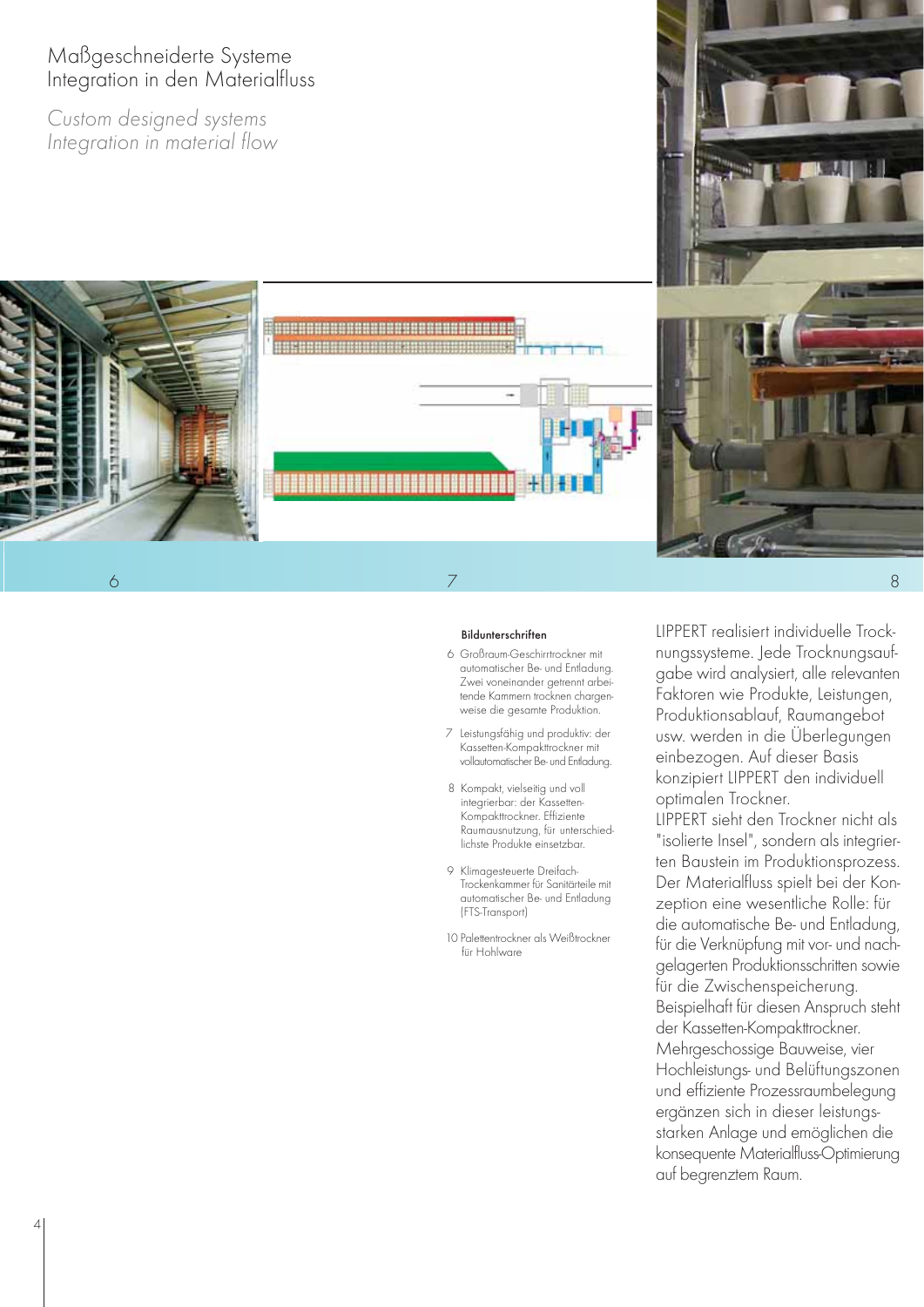

10

LIPPERT creates individual drying systems. Every drying task is analysed. All relevant factors such as products, performance, production processes, space availability etc. are considered. LIPPERT conceives in this manner the individually optimized dryer.

LIPPERT sees the dryer not as an "isolated island", but rather as an integrated element in an optimized production process. Material flow is a crucial design factor: for automatic loading and unloading, for chaining with upstream and downstream steps of production and for intermediate storage.

The boxed-pallet compact dryer stands as a shining example of how to fulfil these high expectations. Multilevel construction, four highperformance/air-conduction zones and efficient process-space occupancy all add up to perfection in this high-performing system enabling thorough optimization of material flow with modest space requirements.

#### **Captions**

- 6 Large-volume tableware dryer with automatic loading and unloading functions. Two independent chambers for drying the entire production output in batches.
- 7 Performant and productive: the boxed-pallet compact dryer with automatic loading and unloading functions.
- 8 Compact, versatile and fully integrable: boxed-pallet compact dryer. Efficient and suitable for any number of different products.
- 9 Climate-controlled triple dryer for plumbing fixtures, with automatic loading and unloading (driverless transport system)
- 10 Pallet dryer serving as white dryer for hollowware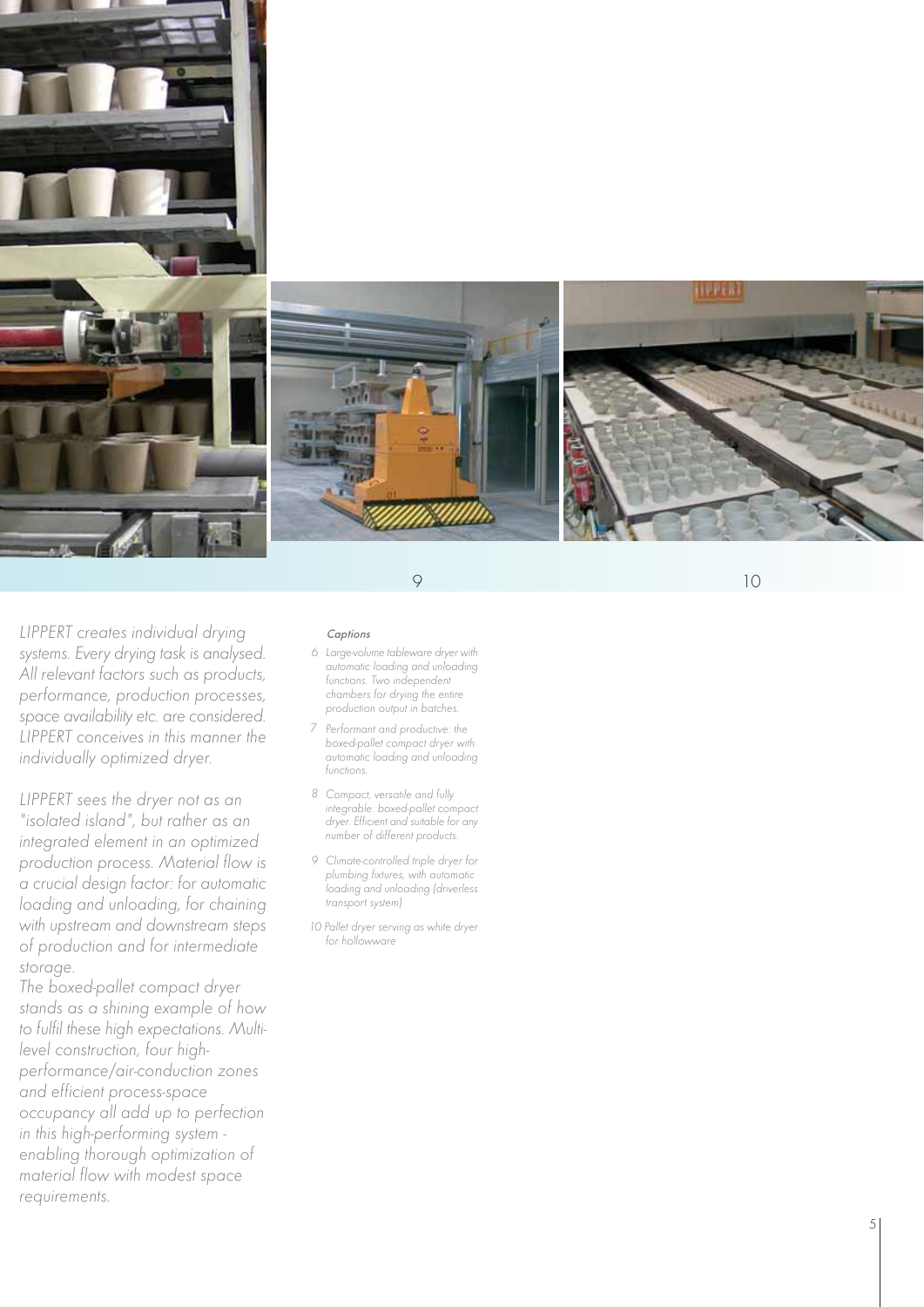# Effiziente Luftführung Wirtschaftliche Trocknung

Efficient air conduction Flexible drying





## $11$  12

- 11 Klimagesteuerter Großraum-Kombi-Trockner, hier für 117 Trocknerwagen. Zentraler Wärmeerzeuger, dadurch geringe Installation und Wartung. Ausgezeichnete Luft- und Wärmeverteilung durch Kammer-Zwangsdurchströmung. Wendesteuerung verhindert Schattenbildung.
- 12 Schubtrockner mit zusätzlichem Vortrocknerkanal, Be- und Entlade-Roboter auf Verfahrschlitten.
- 13 Klimagesteuerte Trockenkammer für Sanitärteile

Bildunterschriften Schubtrockner für Sanitär- und andere Großteile:

> Speziell für Sanitär und andere Großteile hat LIPPERT den Schubtrockner entwickelt. Wesentliches Kennzeichen dieses neuen Systems ist die enorme Besatzdichte bei bis zu 24 Palettenförderstrecken durch den Trockner, 1200 Edelstahl-Paletten 900 x 1200 mm im Trockenkanal.

Diese Anlage bietet folgende Vorteile:

- **Enorme Tagesleistung und** trotzdem hervorragende klimatechnische Eigenschaften
- Keine Förderketten im Trockner
- **Deutliche Reduzierung des** elektrischen Anschlusswertes
- **Einfaches Handling und einfache** Logistik durch Be- und Entladevorgang des Trockners durch Roboter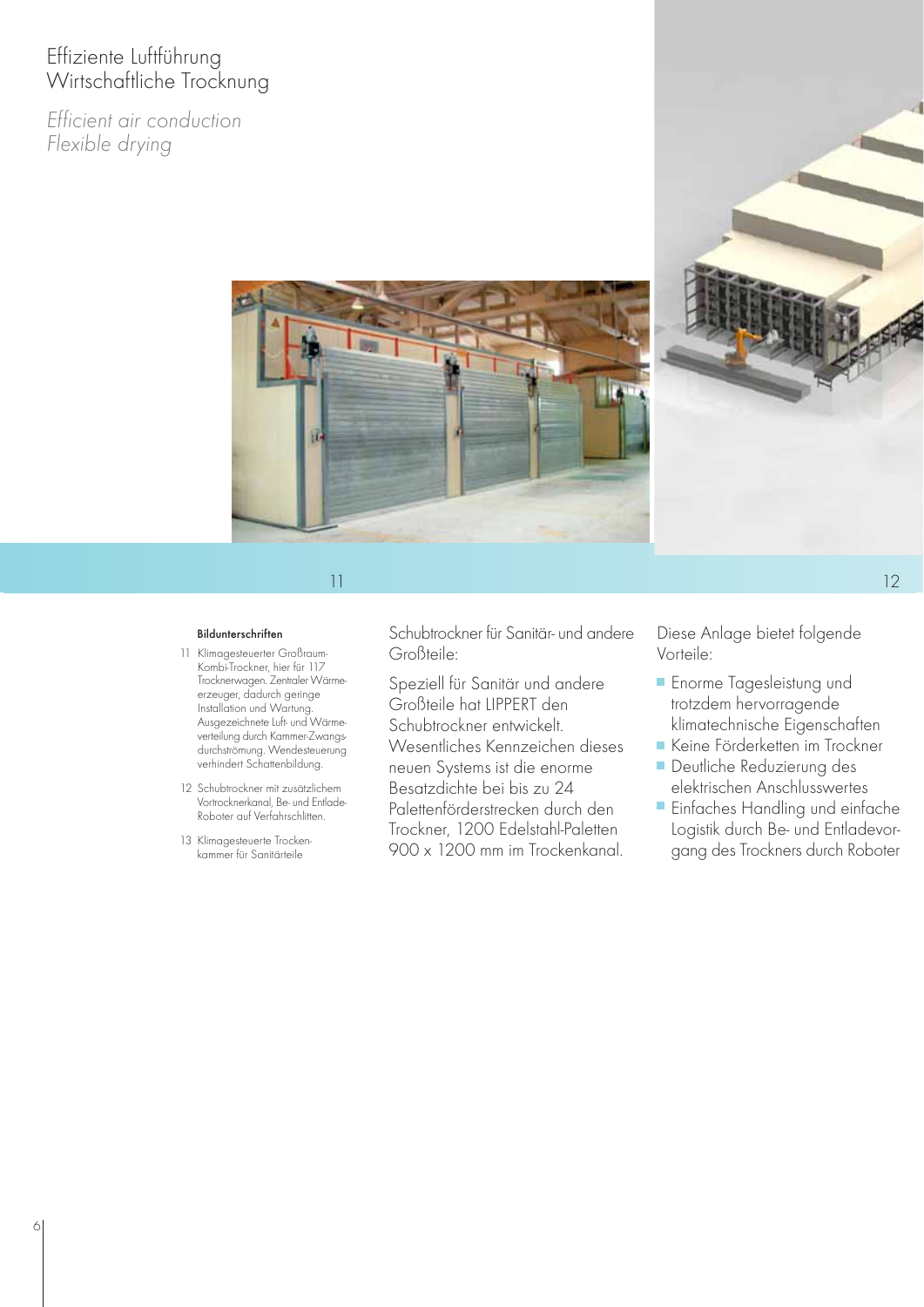

Push-through tunnel dryer for sanitary This plant offers the following captions fixtures and other large components:

LIPPERT designed this push-through tunnel dryer with sanitary fixtures and other large components in mind. The core characteristic of this new system is its enormous setting density with up to 24 pallet conveying sections through the dryer, and 1200 stainlesssteel pallets (900 x 1200 mm) in the tunnel.

This plant offers the following advantages:

- **Enormous daily output coupled with** outstanding climate-control characteristics
- No transport chains in the dryer
- Substantially lower power requirement
- Easy handling and simple logistics thanks to robotised loading and unloading

- 11 Climate-controlled, large-volume combination dryer, in this case for 117 dryer cars. Central heat generator for low installation and maintenance costs. Excellent air and heat profiles thanks to forced flow through the chamber. Turnaround control prevents shading.
- 12 Push-through tunnel dryer with supplementary preheating dryer. Loading/unloading robot on sliding carriage.
- 13 Climate-controlled drying chamber for sanitary items.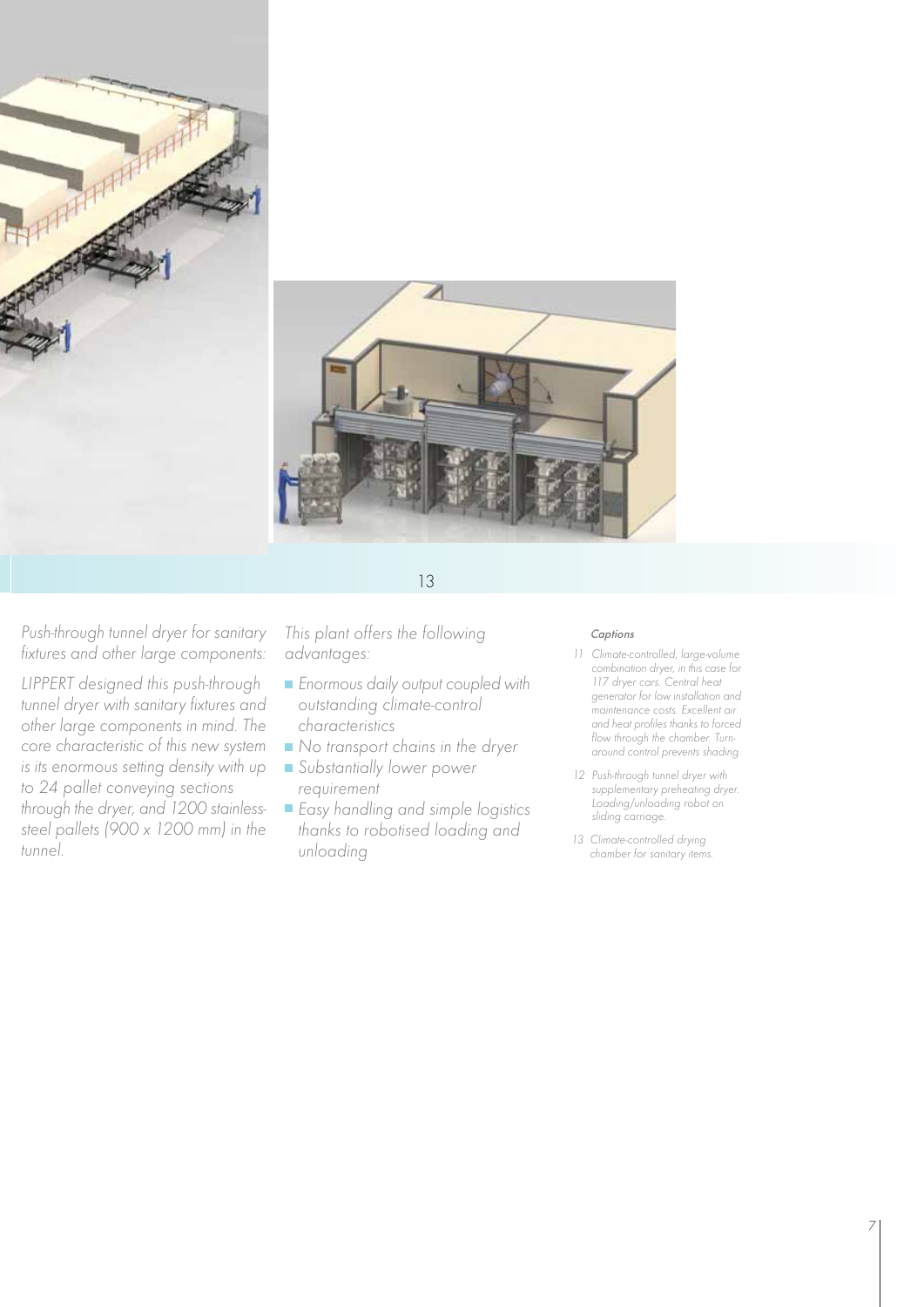# Klimatrockenkammern für höchste Anforderungen

Climatic dryers for highest requirements



14 15 16 15

#### Bildunterschriften

- 14,15 Hohe Rissneigung, Gefahr des Verziehens, Forderung exakter Maßhaltigkeit: Technisches Porzellan stellt höchste Ansprüche an den Trocknungsprozess.
- 16 Klimatrockenkammer für Schleifscheiben
- 17 Für Produkte mit großen Wandstärkeunterschieden wie Isolatoren ist die Klimasteuerung ideal
- 18 400°C-Hochtemperatur-Trockenkammer für Feuerfestprodukte

# Wirtschaftliche Trocknung bei höchsten Qualitätsansprüchen:

Aufbauend auf einer exakten Temperatur- und Feuchte-Steuerung während einer Trocknung hat LIPPERT als dritten Trocknungsparameter die Luftdynamik aufgenommen. Ob zweistufig, mehrstufig oder stufenlos, je nach Bedarf, ein Luftdynamik-Trockenprogramm verkürzt die Trockenzeit erheblich, senkt die Ausschusszahl und senkt die Energiekosten. Das Prinzip besteht darin, dass die Luftgeschwindigkeit genauso wie die Lufttemperatur oder die relative Luftfeuchtigkeit dem Trockengut angepasst wird. So sind zum Beispiel bei Sanitärartikeln drei Trockenzyklen pro Tag realisierbar.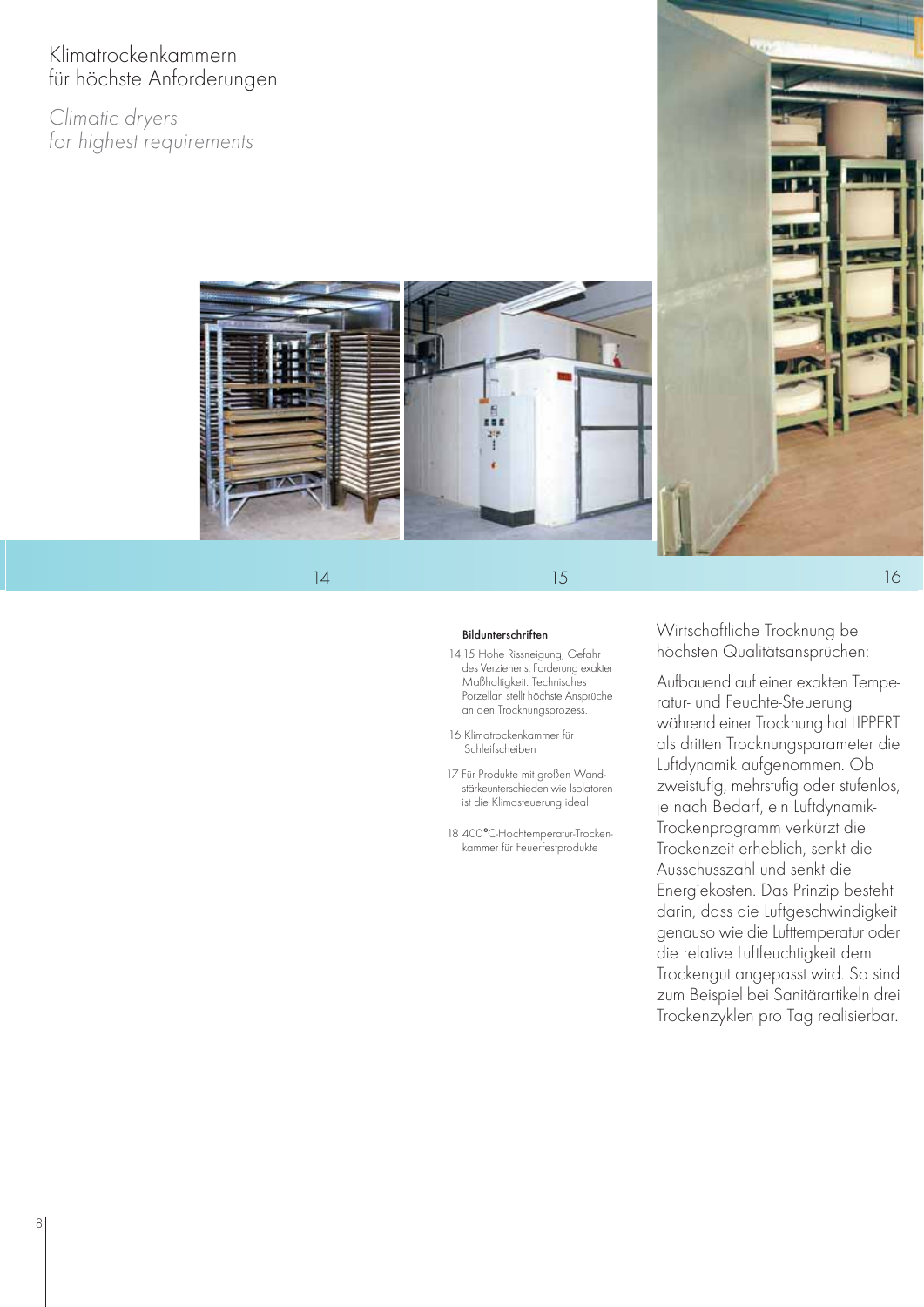

18

Flexible drying to meet the highest quality standards:

In addition to the precise control of temperature and humidity during the drying process, LIPPERT has added aerodynamics as a third drying parameter. Whether you require a two-stage, a multistage or an infinitely variable process – an aerodynamic drying program permits significant reductions in drying time, minimizes breakage rates, and decreases energy costs. In principle, this method involves the adaptation not only of the air temperature and relative humidity, but also of the air velocity, to the specific requirements of the various goods to be dried. For instance for sanitary products three drying cycles per day can be achieved.

#### **Captions**

14, 15 High tendency for cracking, risk of distortion, highly exacting shape maintenance requirements: Technical porcelain places high demands on the drying process.

16 Climatic dryer for abrasive disks

- 17 The temperature and humidity control is ideal for products with varying wall thickness, such as insulators
- 18 400 °C high-temperature drying chamber for refractory products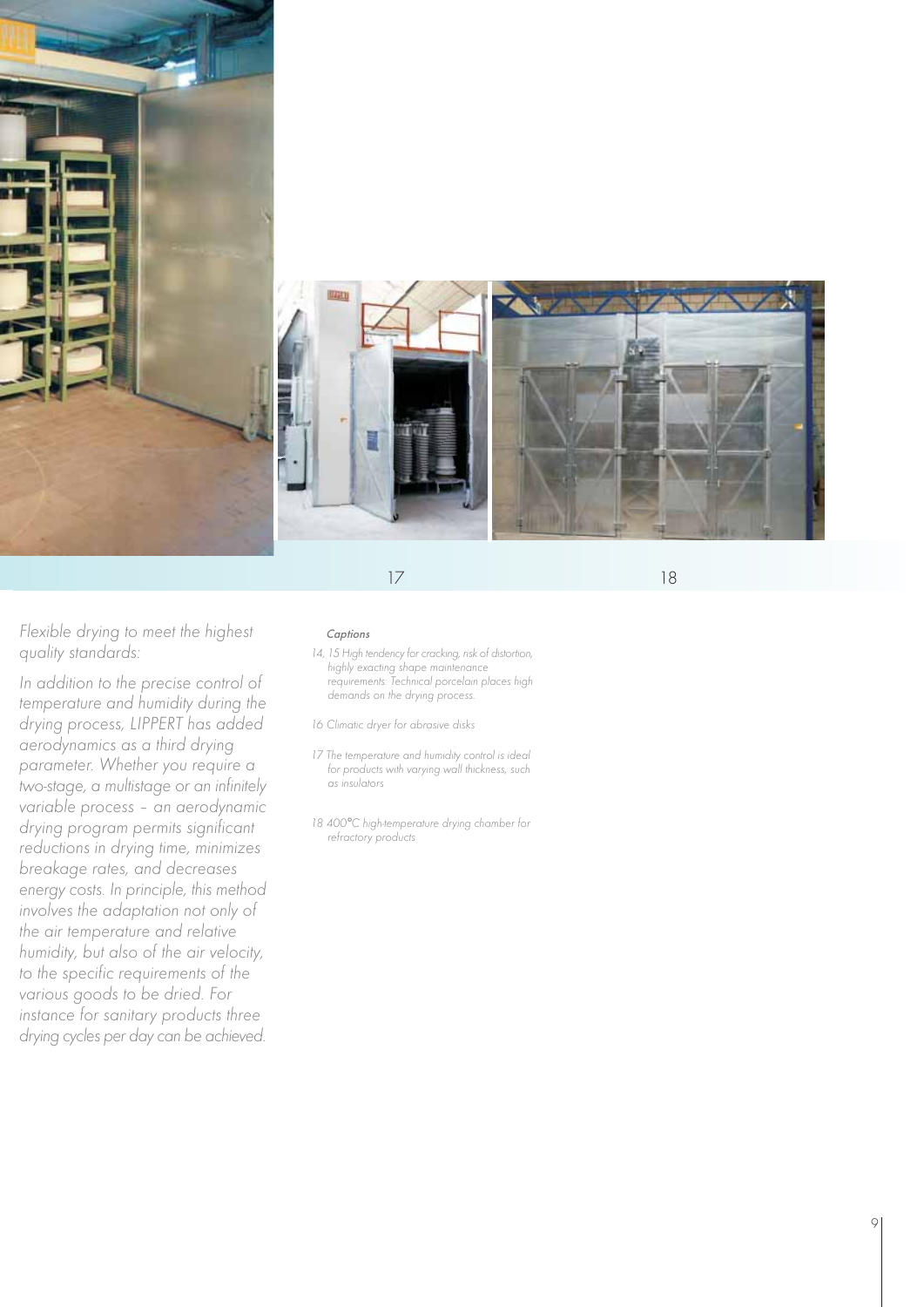# Optimale Steuerung von Temperatur und Feuchtigkeit

Optimal control of temperature and humidity





# 19

#### Bildunterschriften

- 19 Sanitär-Durchlauftrockner mit automatischem Transportwagen-Schubsystem. Ausführung mit 4 klimatisierten Heiz- und Belüftungszonen sowie einer Kühlzone und einer Beruhigungs-Einlaufzone.
- 20 Hochleistungs-Schnelltrockner für großformatige Sanitärteile mit zwei Durchlaufkanälen. Drei getrennt regelbare Heizzonen, eine Kühlzone. Vollautomatische Be- und Entladung.
- 21 Hochleistungs-Schnelltrockner; sechs Kanäle auf drei Ebenen
- 22 Hochleistungs-Schnelltrockner für Sanitärteile, Trocknerausgang

Die klimagesteuerte Trocknung:

Das Trockengut wird zunächst bei hoher Luftfeuchte, unterstützt durch eine Befeuchtungseinrichtung, gleichmäßig und schonend durchwärmt. Anschließend erfolgt die eigentliche Trocknung bei hohen Temperaturen. Während des gesamten Trocknungsprozesses werden Lufttemperatur, Luftfeuchtigkeit und Luftgeschwindigkeit exakt angepasst. Bei Kammertrocknern geschieht dies durch produktindividuelle Trocknungsprogramme, die gespeichert und abgerufen werden können.

Bei Durchlauftrocknern fahren die Produkte durch getrennt regelbare Trocknungszonen mit jeweils vorgegebenen Konditionen. Dies ermöglicht:

- Kurze Trockenzeiten auch für empfindliche Produkte
- **Hohe Flexibilität durch breiten** Einsatzbereich und schnelle Umstellung einfach durch Programmaufruf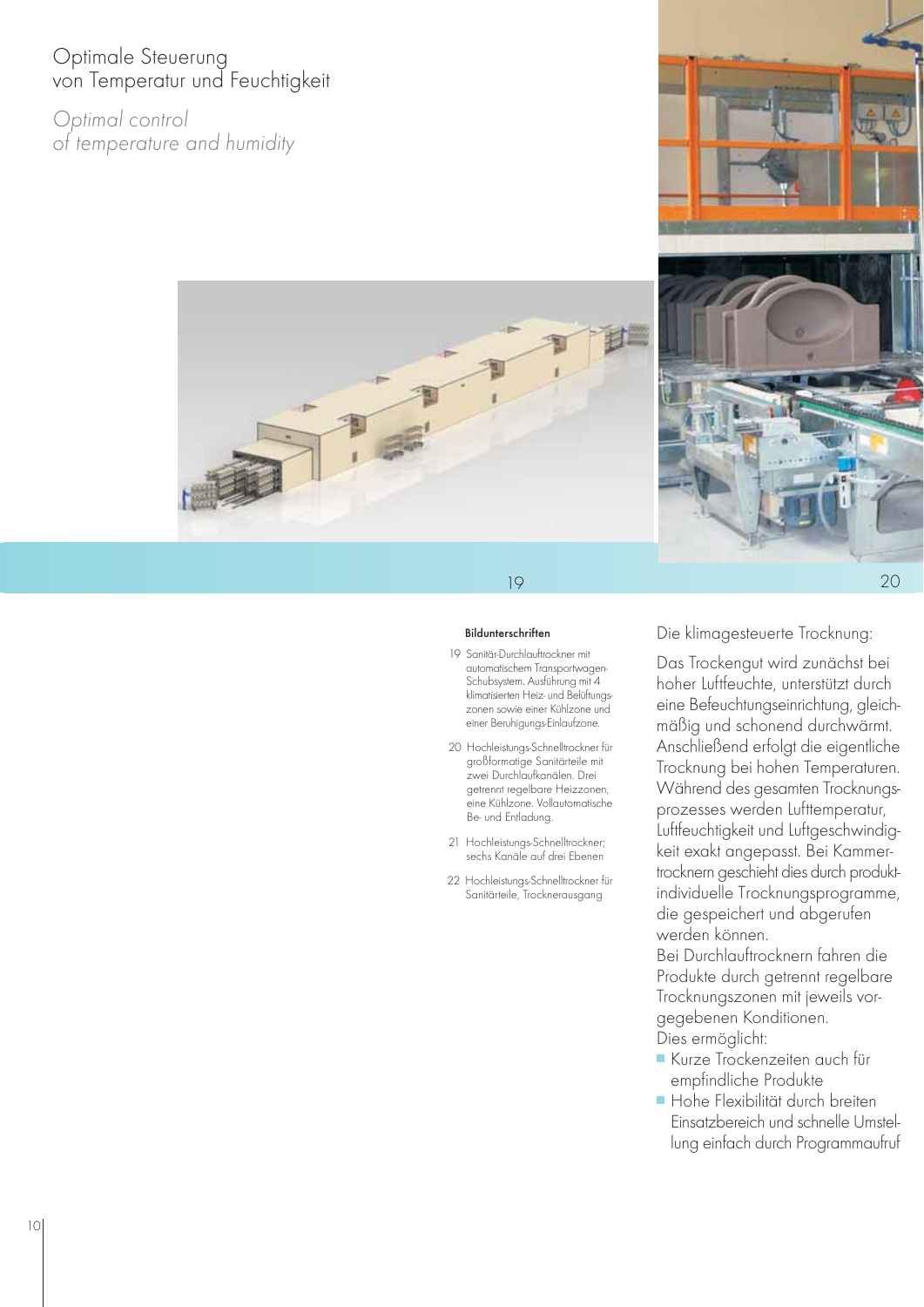

Climate-controlled drying:

Items to be dried are first uniformly and gently warmed in high humidity, controlled by humidifying equipment, before the actual drying at high temperatures.

During the entire drying process, air temperature, humidity and air speed are exactly adapted. Chamber dryers achieve this with product specific drying programs which can be saved and loaded. Continuous dryers move the products through separately controllable drying zones, each with preset conditions and specific time sequence.

- This allows:
- Short drying times even for sensitive products
- High flexibility through wide range application and rapid and easy alterations through program loading

### Captions

- 19 Continous-flow dryer for sanitaryware, with automatic transfer-car pushing system. Equipped with 4 climate-controlled heating and ventilating zones, a cooling zone and an infeed acclimatising zone.
- 20 High-performance high-speed dryer for large-format sanitaryware products, with two drying tunnels. Three separately controlled heating zones, one cooling zone. Fully automated loading and unloading
- 21 High-performance rapid dryer; six channels on three levels
- 22 High-performance superspeed dryer for plumbing fixtures, dryer exit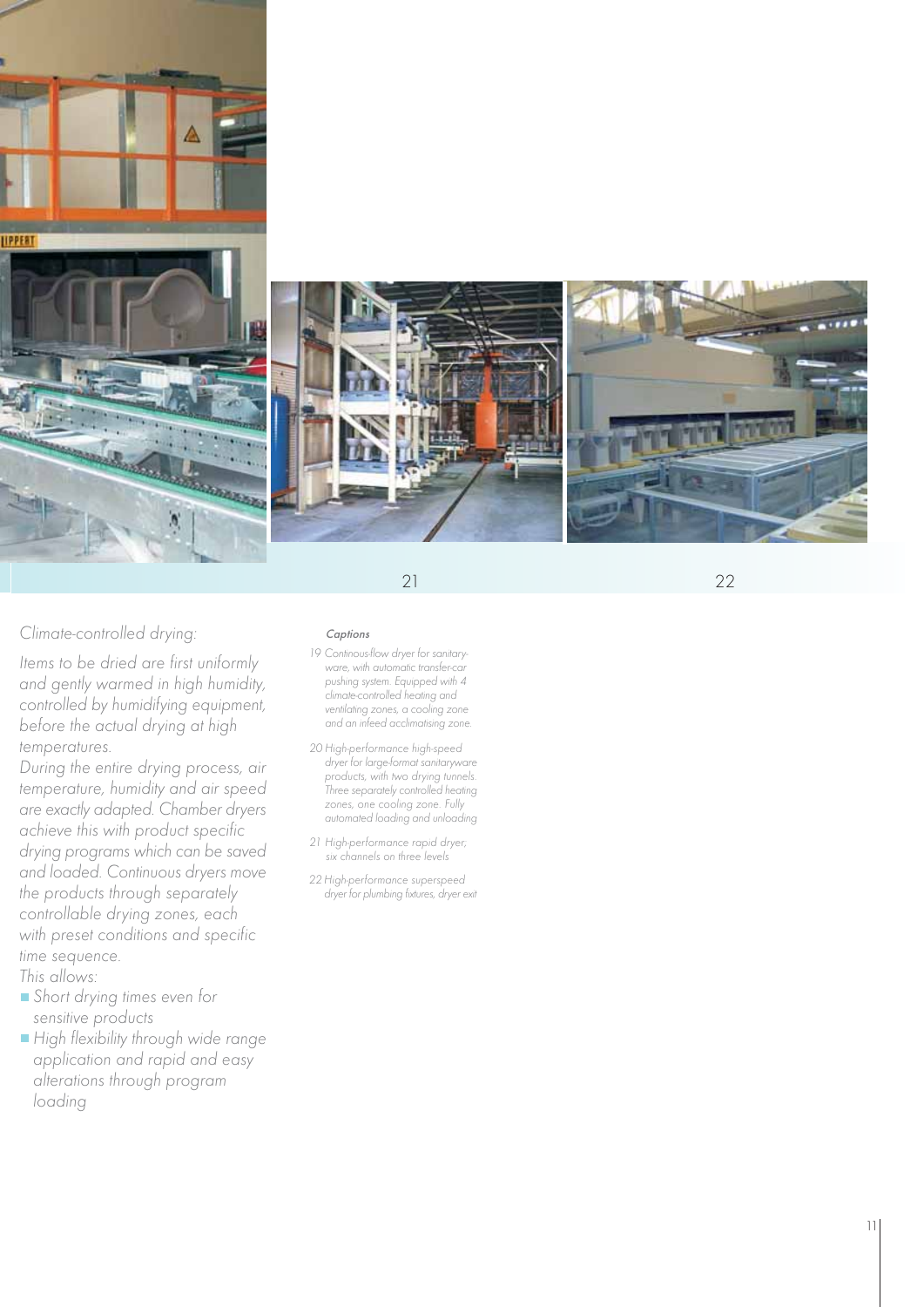# Trocknerpaletten

Drying pallets



23

 $24$  25



### Bildunterschriften

- 23 Transportbox für automatischen Materialfluss und Trocknungssysteme in der keramischen Industrie
- 24 Trocknerpaletten für großformatige Sanitärware: V2A-Palette mit gelochter Oberund Unterseite, gut belüftbar, hohe
- 25 Edelstahl-Rollpalette mit Spezial-Lochblechauflage

Steifigkeit

- 26 Trocknerpalette für Druckgussware: V2A-Palette mit feuchteabsorbie render Einlage, temperaturbeständig bis 400°C
- 27 Trocknerpaletten für Sanitärware: Aluminiumpalette mit weicher Stegauflage, gut belüftbar, geeignet für Gabel-Beladung und -Entladung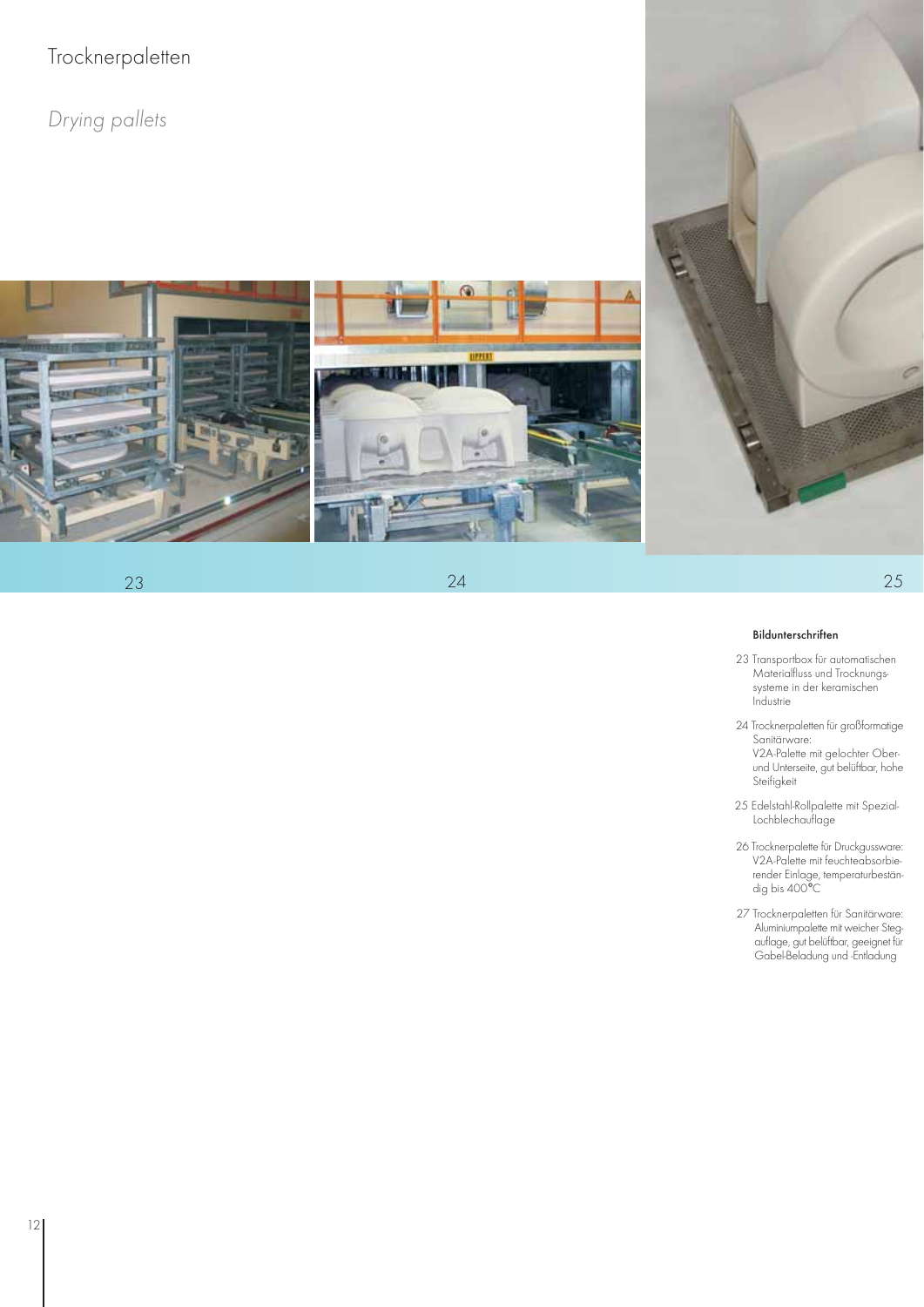



27

### Captions

- 23 Handling box for automated materials flow and drying systems in the ceramics industry
- 24 Drying pallets for large-format sanitaryware products: V2A pallet with perforated top and bottom, well ventable, good rigidity
- 25 Stainless-steel roller pallet with special perforated working plate
- 26 Drying pallet for pressure-cast products: V2A pallet with absorbent insert, heat-proof up to 400 ° C
- 27 Drying pallets for sanitaryware products: Aluminium pallet with padded land, well ventable, suitable for fork loading and unloading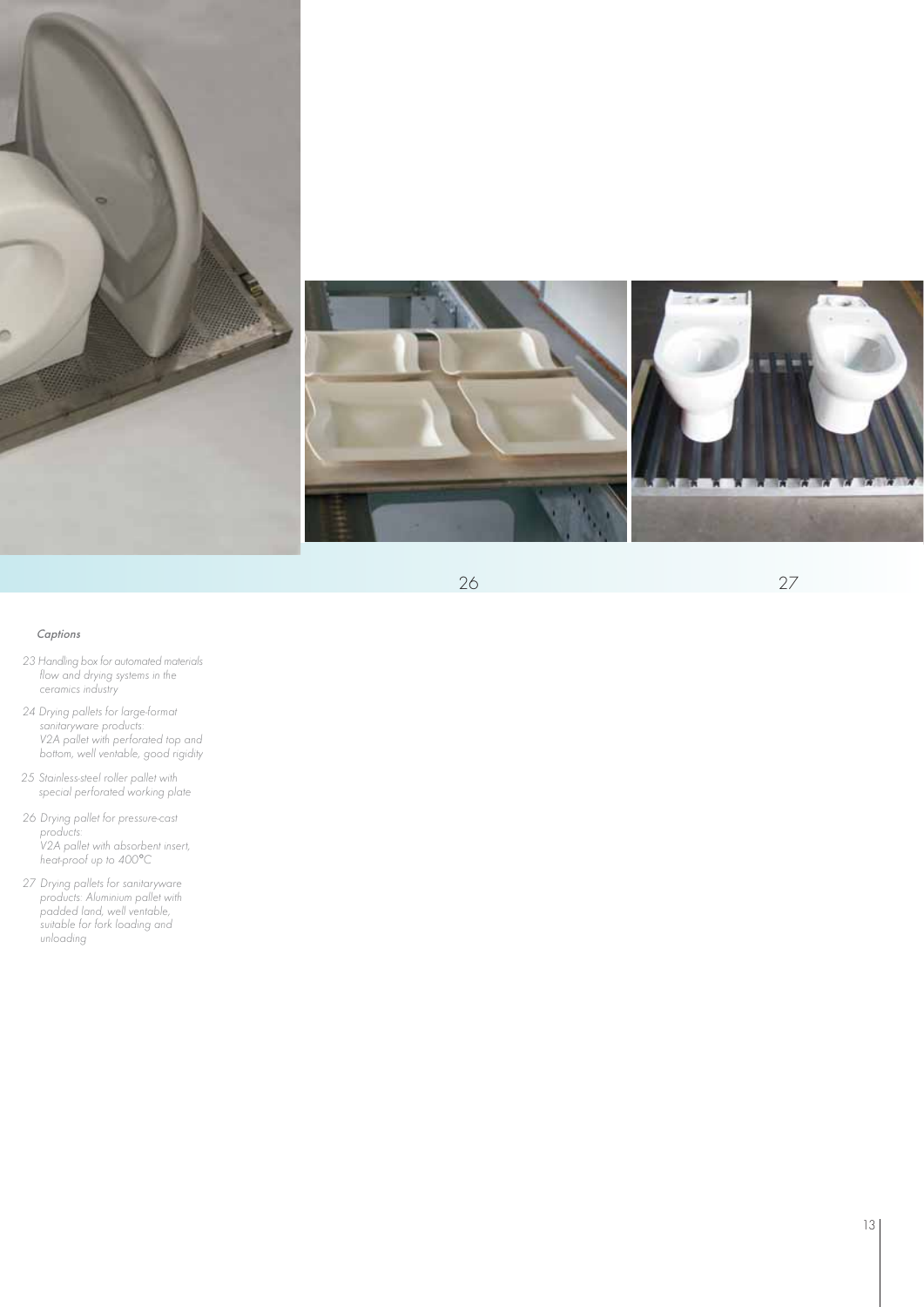# Klima-Dynamik-Steuerung Höchster Bedienkomfort

Dynamic climate control Greatest user comfort



#### Bildunterschriften

28 Darstellung Trocknungsprozess

#### 29 Anlagenübersicht Trockenkammer

- 30 Beliebige Temperatur- und Feuchtekurven können einfach und schnell auf dem Bildschirm "gezeichnet", anschließend gespeichert und bei Bedarf wieder aufgerufen werden. Das Fehlerdiagnosesystem lokalisiert Störungsursachen graphisch auf dem Bildschirm.
- 31 Für Trocknungsversuche stehen auch Versuchstrockenkammern mit modernster Ausrüstung zur Verfügung

Die Steuerung bietet durch integrierten PC mit Bedienerführung und anwendungsspezifische Software höchsten Bedienungskomfort. Eingabe, Speicherung und Aufruf der gewünschten Temperatur- und Feuchtekurven erfolgt einfach, anschaulich und schnell. Es sind keinerlei Programmierkenntnisse erforderlich. Ein integriertes Betriebsdaten-Erfassungssystem erlaubt jederzeit den Abruf aller Soll- und Istwerte als aktueller Stand oder über Zeiträume, per Bildschirm oder Drucker. Die ebenfalls integrierte Fehlerdiagnose lokalisiert Störungsursachen graphisch auf dem Bildschirm, Stillstandszeiten werden dadurch minimiert, der Wirkungsgrad der Anlage maximiert.

28

**BISBER** 

計劃

**EXH** 

 $-114$ 

Overview drying cones **通常性健康型性神经**  **FALLE** 

 $rac{\cos n\theta}{1-\theta}$ File 3 間

 $\overline{\mathbf{o}}$ 

素ww1 20 5 0 B

Schneller, komfortabler und kostenkünstiger:

Neben der Temperaturkurve und der Feuchtekurve wird auch eine Luftgeschwindigkeitskurve vorgegeben und aufgezeichnet

Die permanente Kontrolle und Regelung aller Parameter während der gesamten Trockenzeit ermöglicht kürzeste Trocknungszeiten, auch bei "heiklen" Produkten

29

- Bedienergeführte einfache Eingabe der Sollwertkurven
- Übersichtliche Darstellung der Messwerte auf Farbbildschirm
- Automatische Meldung von Störungen und Eintrag ins Störprotokoll
- Zusätzliche Störsignale bei Sollwert-Abweichung
- **Optional besteht die Möglichkeit,** eventuelle Störmeldungen, z. B. Abweichung von Sollwerten, über Modem per SMS abzusetzen
- Nach Stromausfall Möglichkeit des Neustarts genau am Ausfallpunkt des Trocknungsprogramms
- **E** Erfassung und Aufzeichnung des Produktgewichts während der Trocknung (Option)
- Bis zu 3 Trockenkammern mit nur 1 PC steuerbar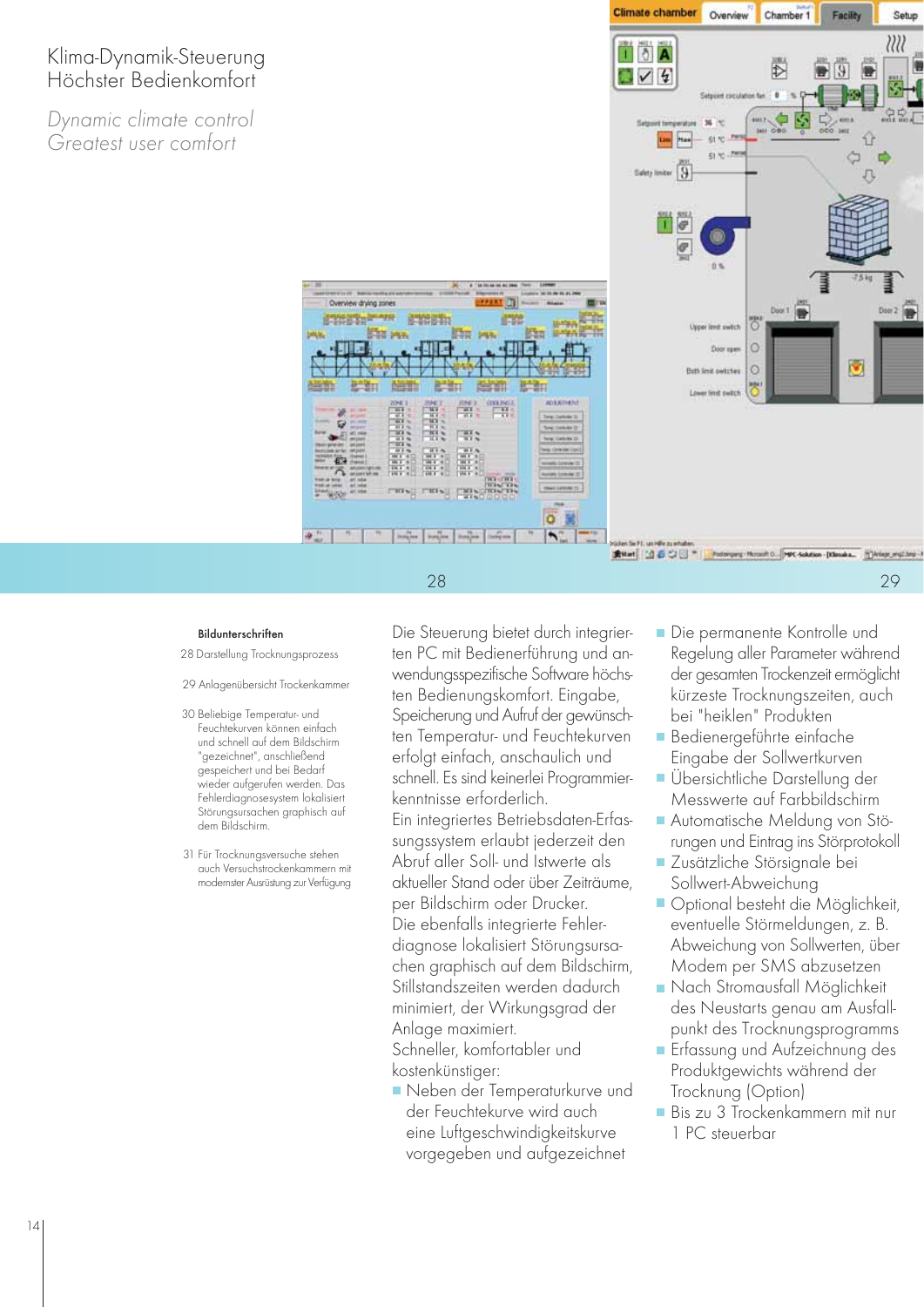



Control offers the greatest user comfort through an integrated computer with user guidance and application specific software. Entry, saving and loading of the desired temperature and humidity curves is easily, clearly and rapidly performed. No programming skills are required. An integrated operational data system allows all planned or actual production values (current or for a specified time period) to be viewed or printed.

Integrated diagnostics identify faults graphically on the screen, leading to the minimization of production stoppages, the effectiveness of the installation is maximized.

Faster, more convenient and more cost-efficient:

In addition to the temperature curve and moisture curve, an air-velocity curve is also defined and plotted

- Continuous control and regulation of all parameters from start to finish minimizes the drying time, even for "ticklish" products
- Simple, operator-controlled entry of control curves
- Straightforward representation of measured data on a colour monitor
- Automatic fault alarms, including entries in the fault log
- Supplementary fault signals in case of setpoint deviation
- Optional transmission of alarms, e.g., for signalling divergence from set values, via modem per SMS
- Post-power-failure restart potential with no break in the drying program
- Determination and registration of product weights during drying (optional)
- As many as three dryers can be controlled via one PC

#### Captions

30 31

- 28 Graphic representation of drying process
- 29 General schematic of drying chamber
- 30 Any desired temperature and humidity curve can be easily and rapidly "marked" on the screen, then saved and loaded when required. The diagnostic system identifies faults graphically on the screen.
- 31 We have state-of-the-art test dryers here that we will gladly place at your disposal for drying trials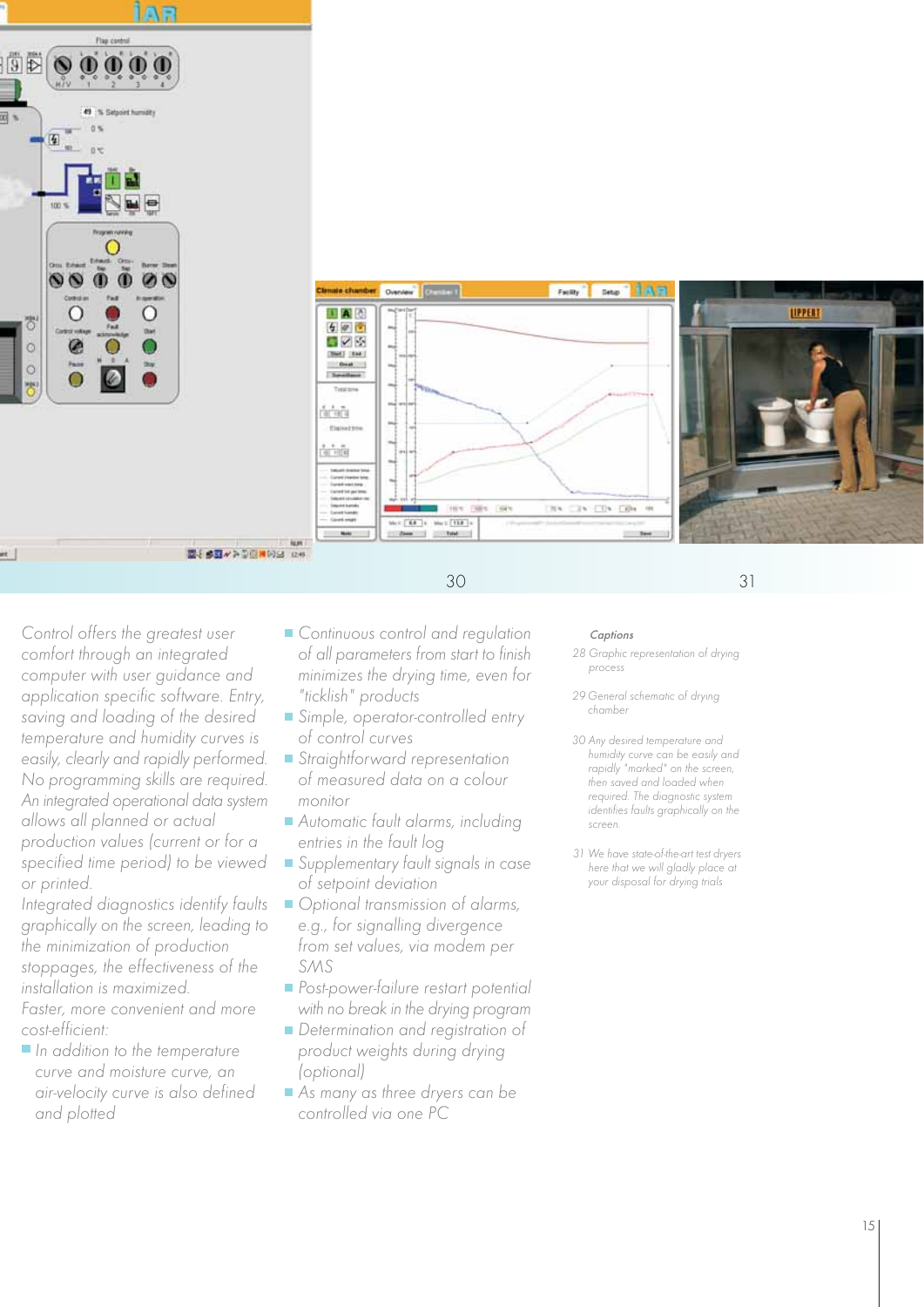# Hochwertige, zeitgemäße Bauweise

High-quality, state-of-the-art construction



33

## 32 34

Bildunterschriften

- 32, 33 Klimagesteuerte Trockenkammern für Zierporzellan. Kurze Trockenzeiten auch für empfindlichste Produkte.
- 34Hochleistungsschnelltrockner für Sanitärteile. Zwei Durchlaufkanäle in Hochbauweise auf Brücke gesetzt.

#### Captions

- chambers for ornamental porcelain. Short drying times even for the most sensitive products.
- 34 High-performance high-speed dryer for sanitaryware products. Two bridge-mounted drying tunnels.

Modernste Bauelemente: Das Trocknergerüst besteht aus stabilen Stahlprofilen, lackiert oder verzinkt. Für Wände und Decken werden selbsttragende Sandwichplatten mit PU-Schaum oder Mineralfaser-Füllung eingesetzt. Sie garantieren beste Wärmedämmung. Die Türen werden dem jeweiligen Produktionsprozess und Raumangebot angepasst, z.B. Rolltore, Flügeltore, Sektionaltore oder Schiebetore. 32, 33 Climate-controlled drying

The most modern construction elements:

The dryer framework consists of stable steel supports, lacquered or galvanized. Self-supporting sandwich plates filled with PU-foam or mineral fibres are used for walls and ceilings. They guarantee the best insulation. Doors are customized for each production process and space availability, e.g. rolling doors, hinged doors, sectional doors or sliding doors.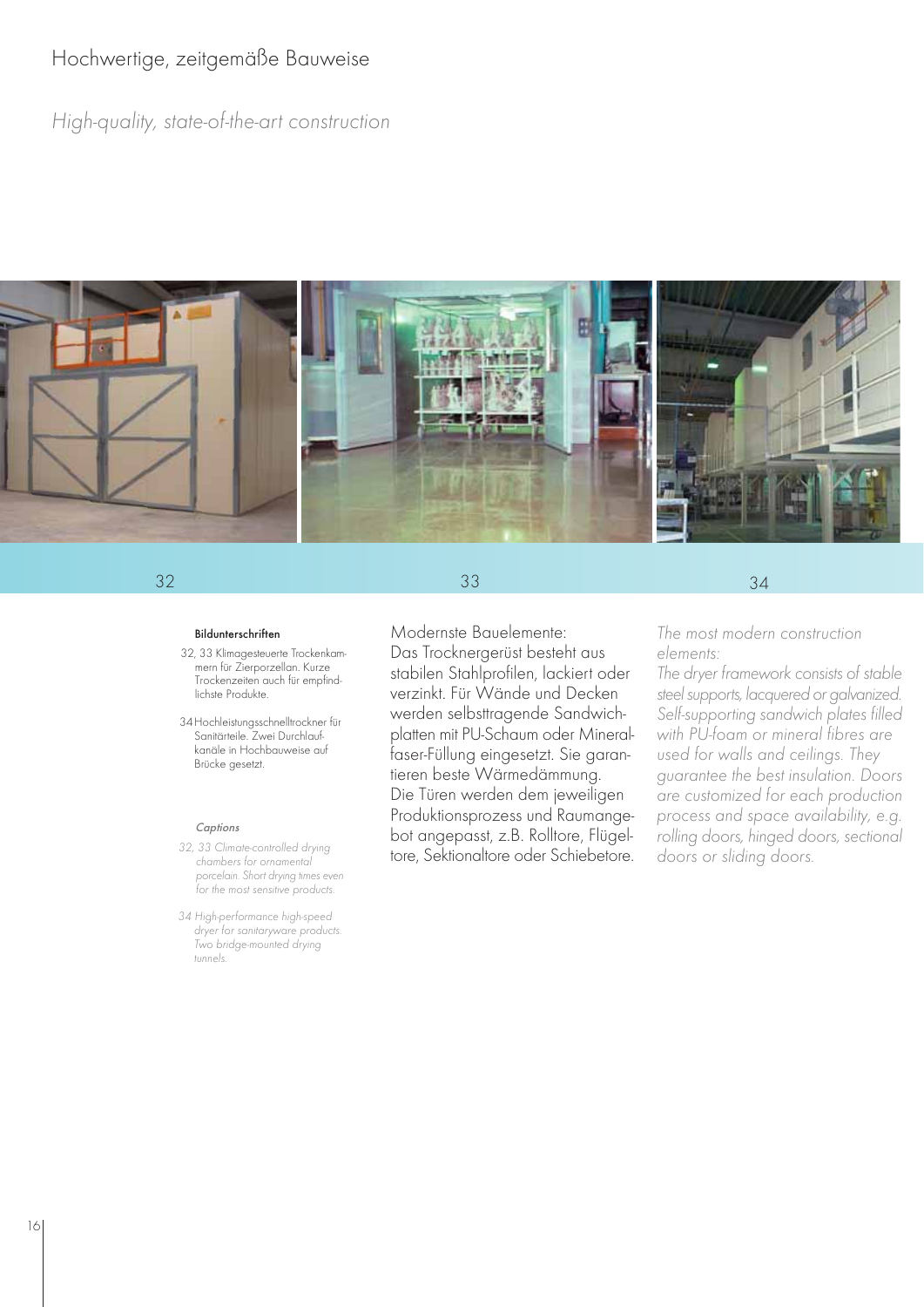# Ofenabwärmenutzung

Kiln-exhaust heat recovery



35

Energiesparende Wärmerückgewinnungssysteme:

LIPPERT setzt alle gewünschten Heizmedien ein, wie Gas, Öl, Warmwasser, Dampf, Strom usw. Auch die Vorteile aller rentablen Wärmerückgewinnungssysteme werden genutzt: Direkte Wärmerückgewinnung durch kontrollierte Einspeisung von Ofenabwärme oder Verwendung der Abluft der heißen Trocknungszone als Zuluft der nächstkühleren Trocknungszone (bei Trocknern mit mehreren Trocknungszonen). Oder indirekte Wärmerückgewinnung durch Wärmetauscher (Luft-Luft-Wärmetauscher oder Luft-Wasser-Wärmetauscher).

Energy saving heat recirculation systems:

LIPPERT takes advantage of any desired heating method including gas, oil, warm water, steam, electricity, etc. The advantages of all feasible heat recirculation systems are exploited: Direct heat recirculation through controlled feed of kiln waste heat or the use of waste heat from hot drying zones for the next cooler drying zone (for dryers with several drying zones). Or indirect heat recirculation through heat exchangers (air-air or air-water heat exchangers).

#### Bildunterschriften

35 2 x 16 Kanal-Sanitär-Durchlauftrocknermit je 4 getrennt regelbaren Heiz- und Belüftungszonen. Beheizung teilweise oder zu 100 % durch Abwärme vom Ofen.

#### Captions

35 2 x 16-channel continuous-flow dryer for sanitaryware, each with 4 separately controllable heating and ventilating zones. Partially or fully heated with offheat from the kiln.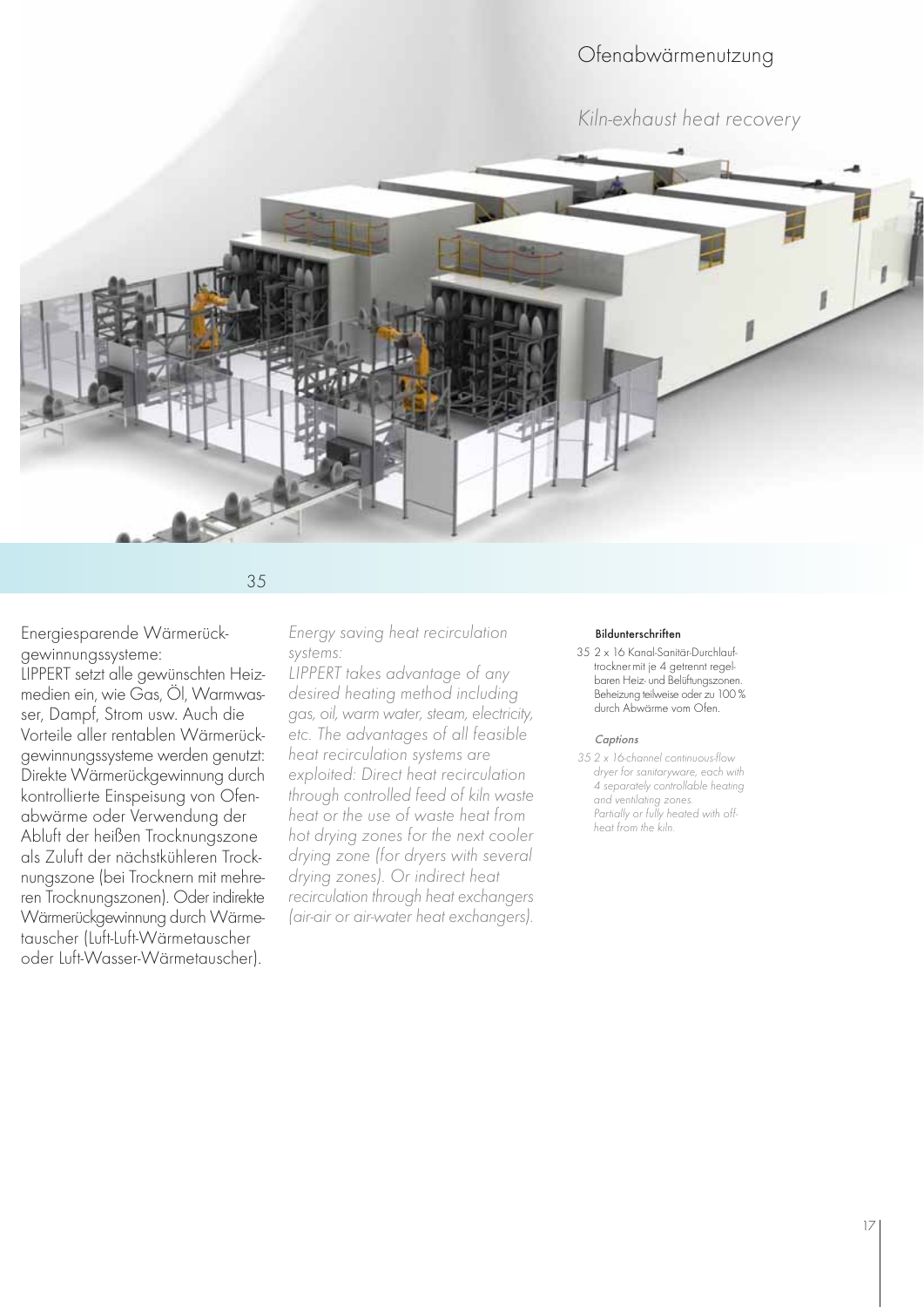# Mikrowellentrocknung

# Microwave drying



36

37

Mikrowellen-Trocknungsanlage zur Vortrocknung.

Ob zur Durchwärmung, Vortrocknung, Resttrocknung oder Haupttrocknung, als Durchlauftrockner oder Kammertrockner. Effektive, schnelle und trotzdem schonende Trocknung. Hochwertige Mikrowellen-Bauteile,

solide Technik.

Microwave predrying system. Continuous-flow or chamber dryer for heat-soaking, predrying, residual drying or primary drying. Fast, effective and nonetheless gentle-drying. High-quality, robust microwave components.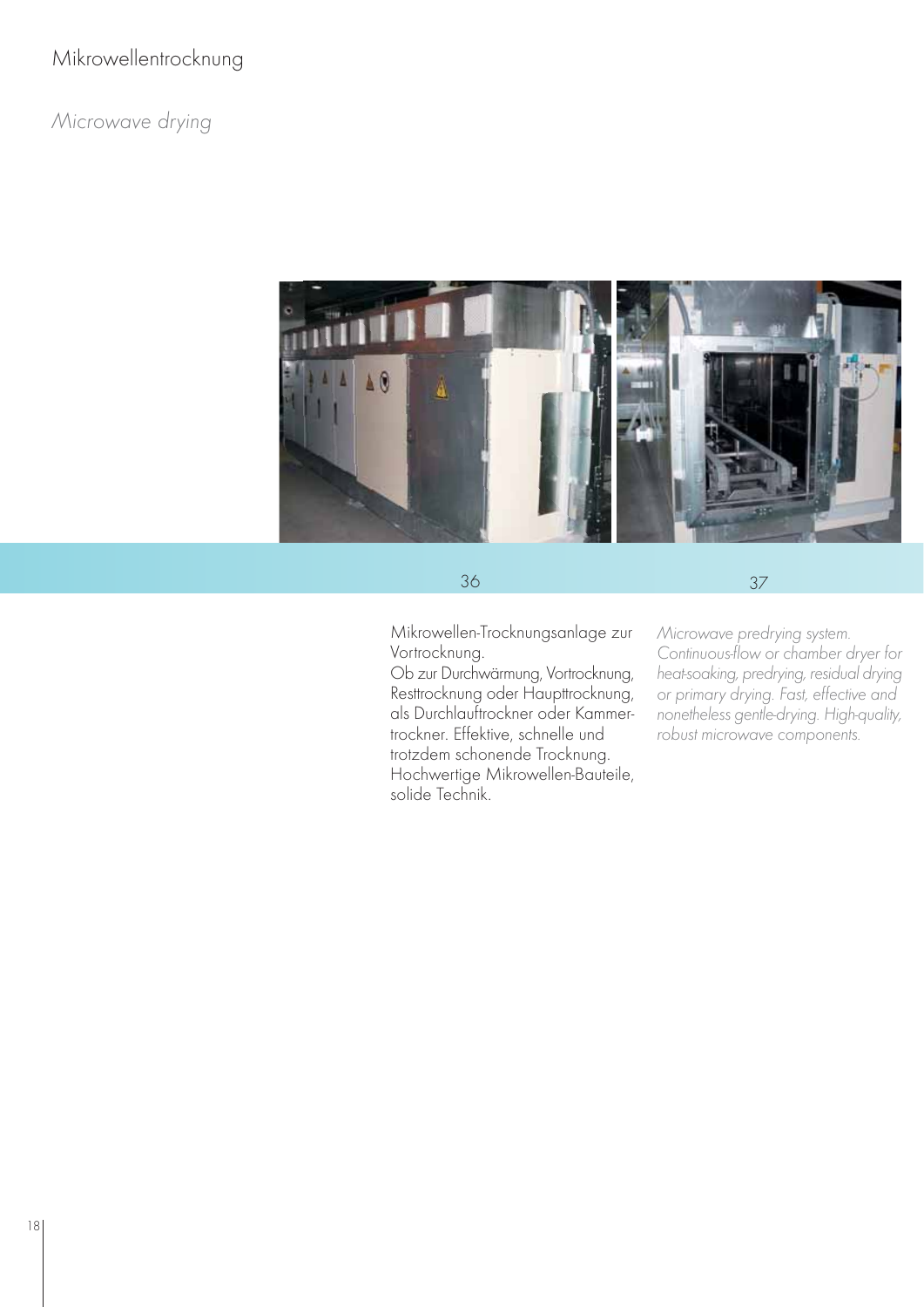# Kamerasysteme zur Artikelund Lageerkennung

Camera-based article-recognition and position-sensing system





Digitale Kamerasysteme in Verbindung mit Handlingsrobotern erlauben das betriebssichere Handeln von Artikeln in gemischter Reihenfolge. Die schnelle Erkennung des Artikeltyps in Verbindung mit der exakten Identifizierung der Artikellage ermöglicht ein millimetergenaues Greifen und positionsgenaues Absetzen der Artikel für die weitere automatisierte Produktion wie zum Beispiel Roboter-Spritzen, Be- und Entladen von Paletten usw.

Digital camera systems in combination with handling robots enable safe and reliable handling of mixed-series articles. Fast recognition of the type of article, together with precise identification of its position, permits millimetric grasping and pinpoint placement of the articles for further automated production, e.g., robotized spraying, loading and unloading of pallets, etc.

39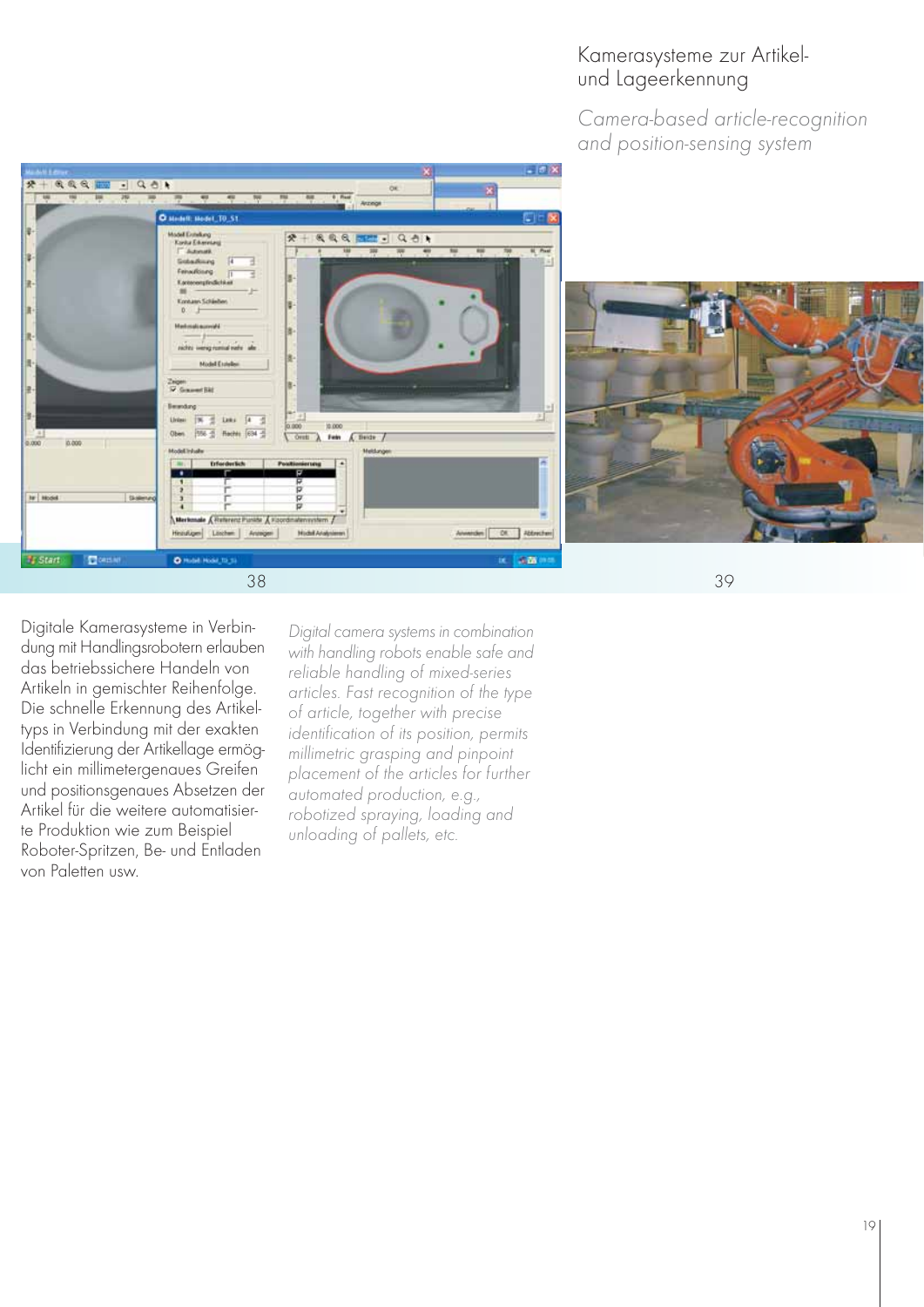# LIPPERT Trocknungssysteme überzeugen

Drying systems by LIPPERT let the facts convince you!



40

Gewachsenes Branchen-Know-how, innovatives Denken, perfekte Planung und seriöse, kompetente Beratung machen den Unterschied. Unsere Fachleute in der Konstruktion setzen ihre lösungsorientierte Kreativität gezielt zum Nutzen des Kunden ein. Daraus resultieren praxisgerechte Planungen, die konsequent beim Bau der Anlagen umgesetzt werden.

Dazu gehört auch der Schaltschrankbau, das Herzstück der automatisierten Produktion im Trocknungsbereich, damit Sie sich auf die komplette Fertigung aus einer Hand verlassen können. Hierfür steht ein hochmodernes Produktionsumfeld bereit, das Ihren und unseren Qualitätsansprüchen bis ins Detail Rechnung trägt.

41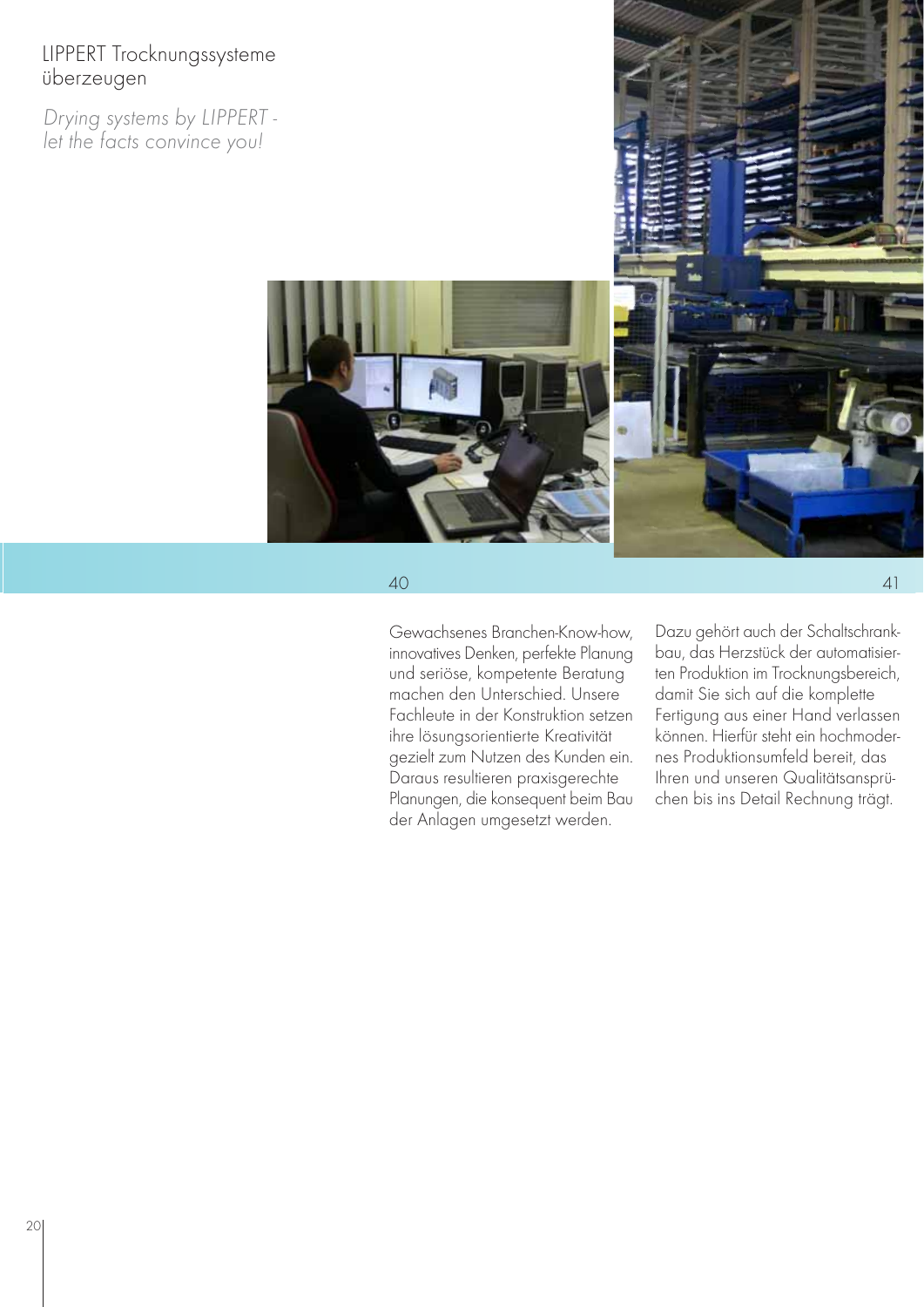

Natural-grown branch-specific knowhow, an innovative way of thinking, perfect planning and sound, competent advisory services are what makes the difference. Our expert designers bring their solution-oriented creativity to bear to our customers' benefit. The result: good-practice planning that gets systematically implemented when the systems get built.

This includes, of course, construction of the switch cabinet, as the core component of automated drying-area production - so you can really rely on your complete single-source plant. All this springs from a state-of-the-art production environment that accommodates both your and our quality expectations down to the last detail.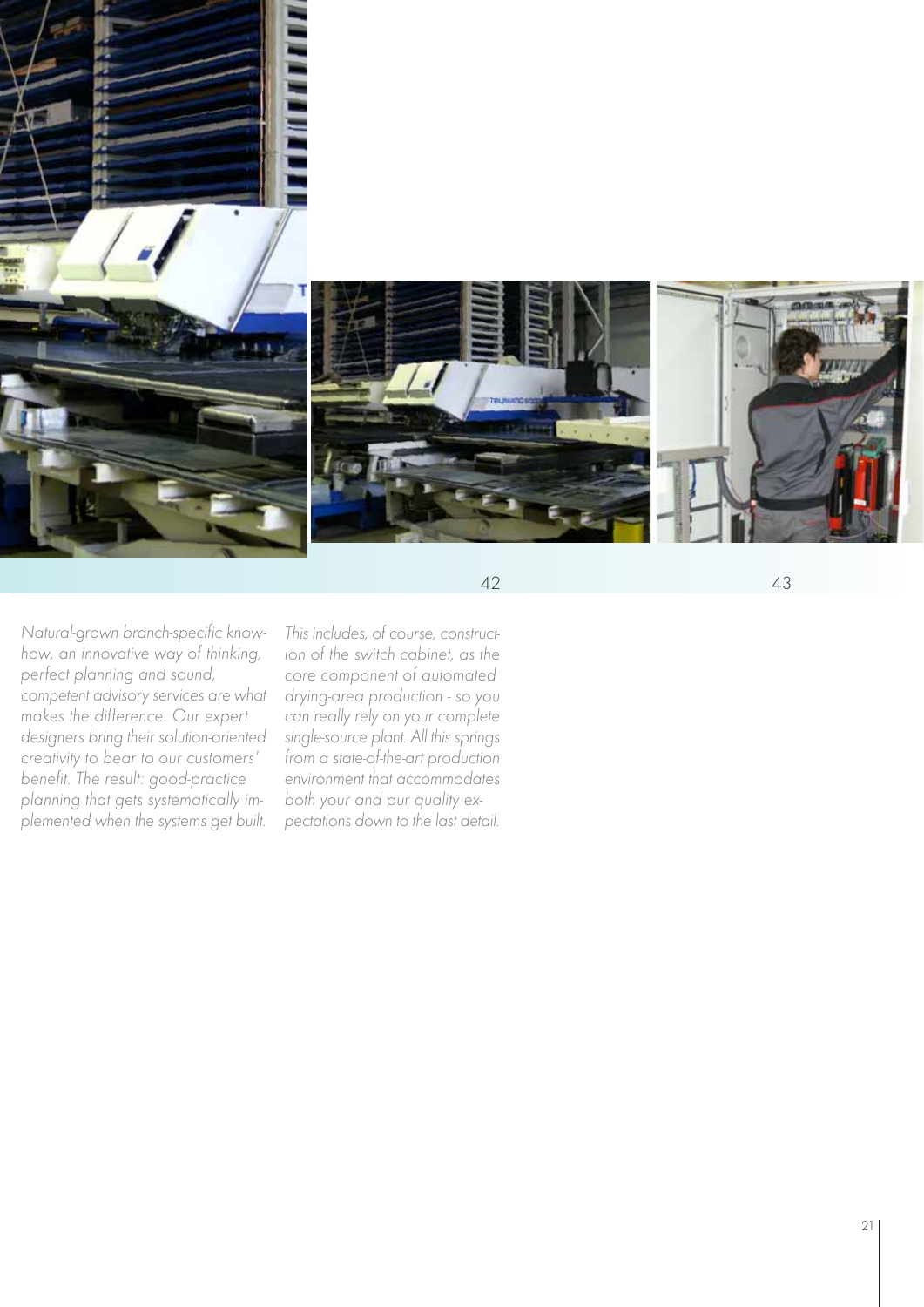- **Höhere Produktionsleistung**
- Kurze Trockenzeiten auch für empfindliche Produkte
- Gleichmäßige und damit schonende Trocknung
- Optimaler Wirkungsgrad = niedrigere Energiekosten
- Niedrigere Bruchquoten
- **Senkung der Personalkosten** durch Automatisierung
- Rationalisierungseffekte durch beliebigen Automatisierungsgrad und Integration in den Materialfluss
- Höchster Bedienungskomfort
- Sehr flexibel durch breiten Einsatzbereich und schnelle Umstellung
- **Zuverlässige Reproduzierbarkeit** von Trocknungsergebnissen

Your main benefits at a glance

- Higher outputs
- Shorter drying times even for sensitive products
- Uniform and therefore gentle drying
- $\Box$  Optimal effectiveness = low energy consumption = lower energy costs
- Lower waste rates
- Lower labour costs via automation
- Greatest efficiency through variable degrees of automation and optimal integration in material flow
- Greatest user comfort
- High flexibility through wide areas of application and rapid adaptation
- Reliable reproducibility of drying